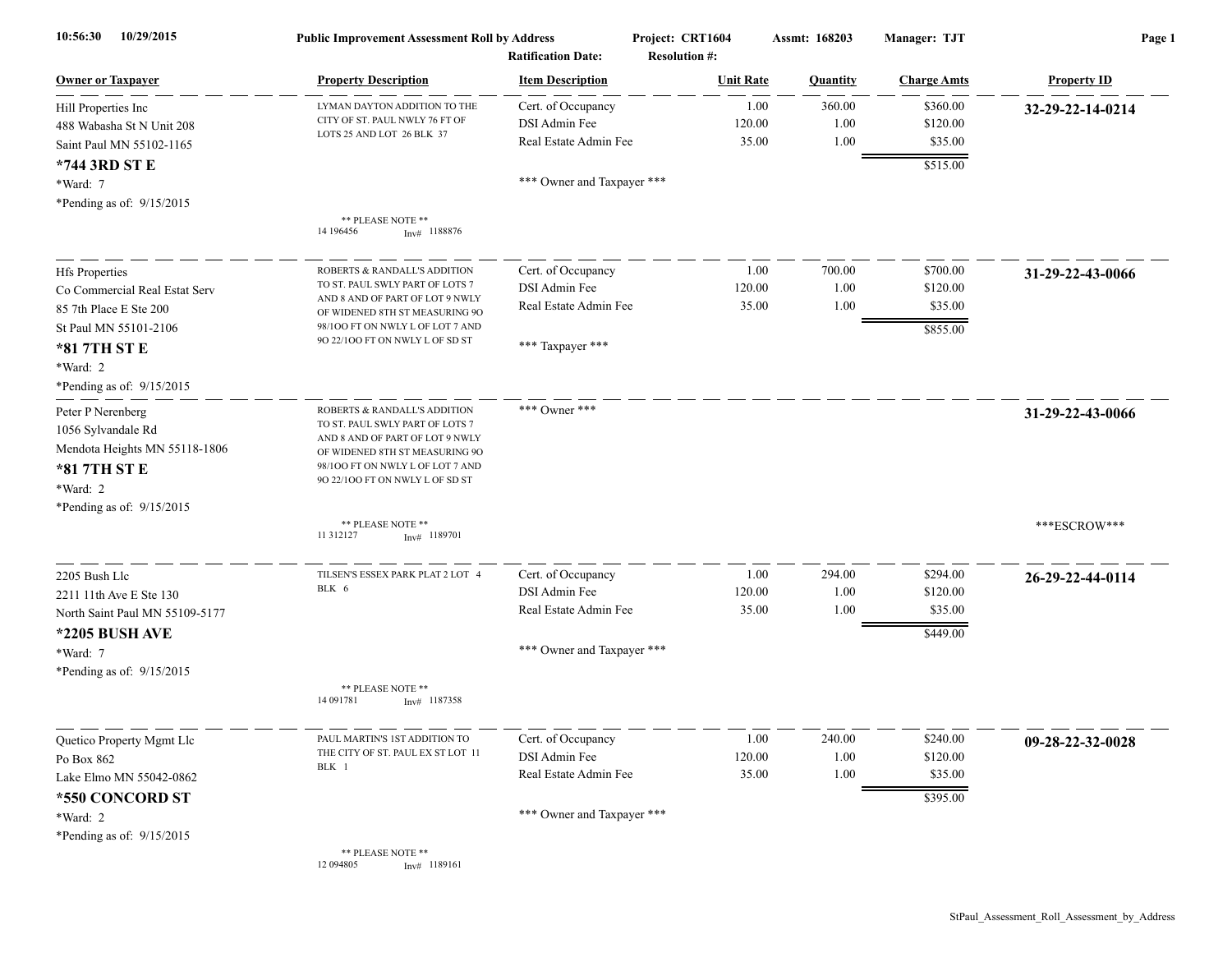| 10/29/2015<br>10:56:30     | <b>Public Improvement Assessment Roll by Address</b>              |                            | Project: CRT1604     | Assmt: 168203  | Manager: TJT       | Page 2             |
|----------------------------|-------------------------------------------------------------------|----------------------------|----------------------|----------------|--------------------|--------------------|
|                            |                                                                   | <b>Ratification Date:</b>  | <b>Resolution #:</b> |                |                    |                    |
| <b>Owner or Taxpayer</b>   | <b>Property Description</b>                                       | <b>Item Description</b>    | <b>Unit Rate</b>     | Quantity       | <b>Charge Amts</b> | <b>Property ID</b> |
| <b>Embassy Enterprises</b> | CLOVERDALE, ST. PAUL, MINN. LOTS                                  | Cert. of Occupancy         |                      | 270.00<br>1.00 | \$270.00           | 28-29-22-12-0126   |
| 5200 Willson Rd Ste 150    | 12 AND LOT 13 BLK 2                                               | DSI Admin Fee              | 120.00               | 1.00           | \$120.00           |                    |
| Edina MN 55424-1300        |                                                                   | Real Estate Admin Fee      | 35.00                | 1.00           | \$35.00            |                    |
| <b>*1198 EARL ST</b>       |                                                                   |                            |                      |                | \$425.00           |                    |
| *Ward: 6                   |                                                                   | *** Owner and Taxpayer *** |                      |                |                    |                    |
| *Pending as of: 9/15/2015  |                                                                   |                            |                      |                |                    |                    |
|                            | ** PLEASE NOTE **<br>12 060761<br>$Inv#$ 1189156                  |                            |                      |                |                    |                    |
| Church Inc                 | WARREN & RICE'S ADDITION TO                                       | Cert. of Occupancy         |                      | 1.00<br>180.00 | \$180.00           | 36-29-23-13-0149   |
| 1500 Mcandrews Rd Ste 118  | SAINT PAUL EX N 50 FT THE FOL                                     | DSI Admin Fee              | 120.00               | 1.00           | \$120.00           |                    |
| Burnsville MN 55337-4438   | LOTS 1 AND LOT 2 BLK 23                                           | Real Estate Admin Fee      | 35.00                | 1.00           | \$35.00            |                    |
| *513 FARRINGTON ST         |                                                                   |                            |                      |                | \$335.00           |                    |
| *Ward: 1                   |                                                                   | *** Owner and Taxpayer *** |                      |                |                    |                    |
| *Pending as of: 9/15/2015  |                                                                   |                            |                      |                |                    |                    |
|                            | ** PLEASE NOTE **<br>13 187064<br>$Inv#$ 1188641                  |                            |                      |                |                    |                    |
| Ling Yu                    | <b>BREWSTER TOWNHOUSES 2ND</b>                                    | Cert. of Occupancy         |                      | 196.00<br>1.00 | \$196.00           | 28-29-23-22-0007   |
| 1127 Fifield St            | ADDITION COMMON AREA INTEREST<br>IN LOT 5 BLK 1 ATTRIBUTABLE TO & | DSI Admin Fee              | 120.00               | 1.00           | \$120.00           |                    |
| Saint Paul MN 55108-2043   | THE FOL; LOT 2 BLK 1                                              | Real Estate Admin Fee      | 35.00                | 1.00           | \$35.00            |                    |
| *1127 FIFIELD ST           |                                                                   |                            |                      |                | \$351.00           |                    |
| *Ward: 4                   |                                                                   | *** Owner and Taxpayer *** |                      |                |                    |                    |
| *Pending as of: 9/15/2015  |                                                                   |                            |                      |                |                    |                    |
|                            | ** PLEASE NOTE **<br>09 014320<br>$Inv#$ 1187897                  |                            |                      |                |                    |                    |
| Michael Bertrand           | CHAS WEIDES REARRANGEMENT OF                                      | Cert. of Occupancy         |                      | 251.00<br>1.00 | \$251.00           | 28-29-22-32-0030   |
| Wendy L Bertrand           | LOTS 14 THRU 24 BLK 2 ETC. S 45 FT                                | DSI Admin Fee              | 120.00               | 1.00           | \$120.00           |                    |
| 687 Montana Ave E          | OF LOTS 18 AND LOT 19                                             | Real Estate Admin Fee      | 35.00                | 1.00           | \$35.00            |                    |
| St Paul MN 55106-1021      |                                                                   |                            |                      |                | \$406.00           |                    |
| *935 FOREST ST             |                                                                   | *** Owner and Taxpayer *** |                      |                |                    |                    |
| *Ward: 6                   |                                                                   |                            |                      |                |                    |                    |
| *Pending as of: 9/15/2015  |                                                                   |                            |                      |                |                    |                    |
|                            | ** PLEASE NOTE **<br>08 205165<br>$Inv#$ 1189149                  |                            |                      |                |                    |                    |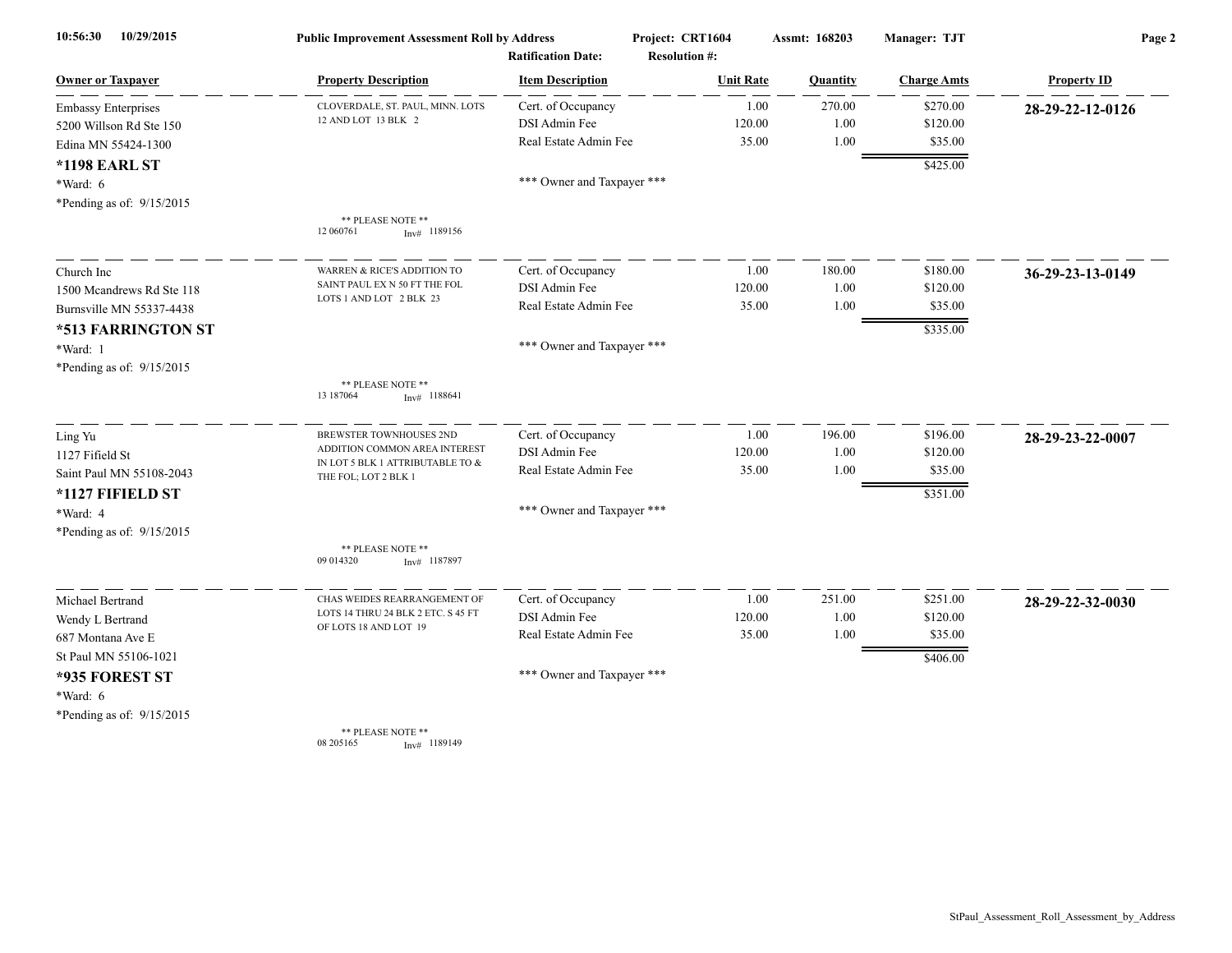| 10/29/2015<br>10:56:30      | <b>Public Improvement Assessment Roll by Address</b><br><b>Ratification Date:</b> |                            | Project: CRT1604<br><b>Resolution #:</b> | Assmt: 168203 | Manager: TJT       | Page 3             |
|-----------------------------|-----------------------------------------------------------------------------------|----------------------------|------------------------------------------|---------------|--------------------|--------------------|
| <b>Owner or Taxpayer</b>    | <b>Property Description</b>                                                       | <b>Item Description</b>    | <b>Unit Rate</b>                         | Quantity      | <b>Charge Amts</b> | <b>Property ID</b> |
| Elizabeth Ostendorf         | LEWIS PARK ADDITION LOT 6 BLK                                                     | Cert. of Occupancy         | 1.00                                     | 230.00        | \$230.00           | 25-29-23-41-0126   |
| 64392 County Road 236       |                                                                                   | DSI Admin Fee              | 120.00                                   | $1.00\,$      | \$120.00           |                    |
| Effie MN 56639-6133         |                                                                                   | Real Estate Admin Fee      | 35.00                                    | 1.00          | \$35.00            |                    |
| *898 GALTIER ST             |                                                                                   |                            |                                          |               | \$385.00           |                    |
| *Ward: 1                    |                                                                                   | *** Owner and Taxpayer *** |                                          |               |                    |                    |
| *Pending as of: 9/15/2015   |                                                                                   |                            |                                          |               |                    |                    |
|                             | ** PLEASE NOTE **<br>10 222439<br>$Inv#$ 1187550                                  |                            |                                          |               |                    |                    |
| Arlington Hills English     | EVANS ADDITION TO THE CITY OF ST.                                                 | Cert. of Occupancy         | 1.00                                     | 462.00        | \$462.00           | 29-29-22-12-0214   |
| Evangelical Luth Ch         | PAUL LOTS 8 & LOT 9 BLK 21 OAK                                                    | DSI Admin Fee              | 120.00                                   | 1.00          | \$120.00           |                    |
| 1115 Greenbrier St          | VILLE PARK & IN SD EVANS ADD VAC<br>ALLEY ADJ & FOL SUBJ TO ALLEY                 | Real Estate Admin Fee      | 35.00                                    | 1.00          | \$35.00            |                    |
| St Paul MN 55106-2540       | LOTS 1,2 AND 3 & LOTS 28,29 AND 30                                                |                            |                                          |               | \$617.00           |                    |
| *1115 GREENBRIER ST         | BLK 2 & SUBJ TO N AND S ALLEY                                                     | *** Owner and Taxpayer *** |                                          |               |                    |                    |
| *Ward: 6                    |                                                                                   |                            |                                          |               |                    |                    |
| *Pending as of: 9/15/2015   |                                                                                   |                            |                                          |               |                    |                    |
|                             | ** PLEASE NOTE **<br>11 102488<br>$Inv#$ 1189934                                  |                            |                                          |               |                    |                    |
| John Le                     | HAZEL PARK DIVISION 5 TO ST. PAUL                                                 | Cert. of Occupancy         | 1.00                                     | 294.00        | \$294.00           | 23-29-22-33-0202   |
| Kim Mai                     | LOT 29 AND THE E 7 FT OF LOT 28                                                   | DSI Admin Fee              | 120.00                                   | 1.00          | \$120.00           |                    |
| 3388 Crestmoor Dr           | BLK 8                                                                             | Real Estate Admin Fee      | 35.00                                    | 1.00          | \$35.00            |                    |
| Woodbury MN 55125-5006      |                                                                                   |                            |                                          |               | \$449.00           |                    |
| *1891 MARYLAND AVE E        |                                                                                   | *** Owner and Taxpayer *** |                                          |               |                    |                    |
| *Ward: 6                    |                                                                                   |                            |                                          |               |                    |                    |
| *Pending as of: 9/15/2015   |                                                                                   |                            |                                          |               |                    |                    |
|                             | ** PLEASE NOTE **<br>12 094335<br>$Inv#$ 1189944                                  |                            |                                          |               |                    |                    |
| Martha Renae Dalluhn        | MCLEANS RESERVATION BEG ON SL                                                     | Cert. of Occupancy         | 1.00                                     | 340.00        | \$340.00           | 33-29-22-43-0037   |
| 3045 165th Ln Ne            | OF MCLEAN AVE 108 36/100 FT E                                                     | DSI Admin Fee              | 120.00                                   | 1.00          | \$120.00           |                    |
| Andover MN 55304-5107       | FROM E L OF FRANK ST TH S 100 FT<br>TO PT 109 11/100 FT E FROM SD E ST            | Real Estate Admin Fee      | 35.00                                    | 1.00          | \$35.00            |                    |
| *1134 MCLEAN AVE            | L TH E 48 33/100 FT TH N 100 FT TO S                                              |                            |                                          |               | \$495.00           |                    |
| *Ward: 7                    | L OF SD AVE TH W 48 22/100 FT TO                                                  | *** Owner and Taxpayer *** |                                          |               |                    |                    |
| *Pending as of: $9/15/2015$ |                                                                                   |                            |                                          |               |                    |                    |
|                             | ** PLEASE NOTE **                                                                 |                            |                                          |               |                    |                    |

13 195509 Inv# 1198369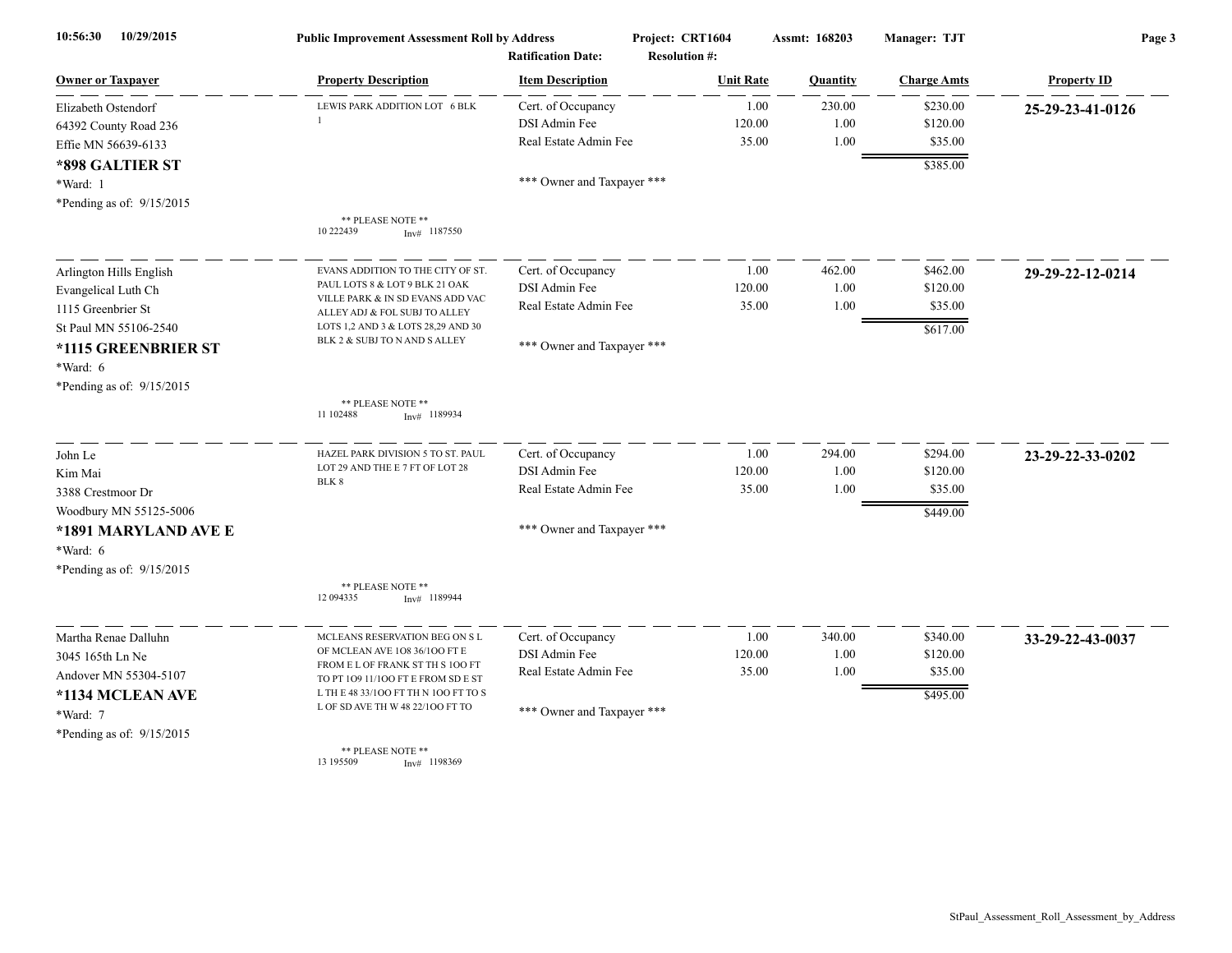| 10/29/2015<br>10:56:30       | <b>Public Improvement Assessment Roll by Address</b><br><b>Ratification Date:</b> |                            | Project: CRT1604<br><b>Resolution #:</b> |                  | Assmt: 168203 | <b>Manager: TJT</b> | Page 4             |
|------------------------------|-----------------------------------------------------------------------------------|----------------------------|------------------------------------------|------------------|---------------|---------------------|--------------------|
| <b>Owner or Taxpayer</b>     | <b>Property Description</b>                                                       | <b>Item Description</b>    |                                          | <b>Unit Rate</b> | Quantity      | <b>Charge Amts</b>  | <b>Property ID</b> |
| Darin H Helgeson             | HAMLINE SYNDICATE ADDITION NO.                                                    | Cert. of Occupancy         |                                          | 1.00             | 196.00        | \$196.00            | 34-29-23-22-0061   |
| Jill M Helgeson              | 2 TO SAINT PAUL, RAMSEY COUNTY,                                                   | DSI Admin Fee              |                                          | 120.00           | 1.00          | \$120.00            |                    |
| 1803 Mckinley Dr             | MINN. LOT 1 BLK 6                                                                 | Real Estate Admin Fee      |                                          | 35.00            | 1.00          | \$35.00             |                    |
| Northfield MN 55057-3015     |                                                                                   |                            |                                          |                  |               | \$351.00            |                    |
| *603 PASCAL ST N             |                                                                                   | *** Owner and Taxpayer *** |                                          |                  |               |                     |                    |
| *Ward: 4                     |                                                                                   |                            |                                          |                  |               |                     |                    |
| *Pending as of: 9/15/2015    |                                                                                   |                            |                                          |                  |               |                     |                    |
|                              | ** PLEASE NOTE **<br>08 202371<br>$Inv#$ 1188179                                  |                            |                                          |                  |               |                     |                    |
| Ryan Latta                   | LAWTON BROTHERS ADDITION TO                                                       | Cert. of Occupancy         |                                          | 1.00             | 170.00        | \$170.00            | 07-28-22-33-0011   |
| 2350 Olive Ave               | THE CITY OF ST. PAUL LOT 5 BLK 57                                                 | DSI Admin Fee              |                                          | 120.00           | 1.00          | \$120.00            |                    |
| Wayzata MN 55391-9766        |                                                                                   | Real Estate Admin Fee      |                                          | 35.00            | 1.00          | \$35.00             |                    |
| *761 SMITH AVE S             |                                                                                   |                            |                                          |                  |               | \$325.00            |                    |
| *Ward: 2                     |                                                                                   | *** Owner and Taxpayer *** |                                          |                  |               |                     |                    |
| *Pending as of: 9/15/2015    |                                                                                   |                            |                                          |                  |               |                     |                    |
|                              | ** PLEASE NOTE **<br>15 004139<br>$Inv#$ 1198385                                  |                            |                                          |                  |               |                     |                    |
| Malinas Inc                  | SYNDICATE NO. 4 ADDITION LOTS 29                                                  | Cert. of Occupancy         |                                          | 1.00             | 448.00        | \$448.00            | 35-29-23-11-0025   |
| 693 Dale St                  | AND LOT 30 BLK 1                                                                  | DSI Admin Fee              |                                          | 120.00           | 1.00          | \$120.00            |                    |
| St Paul MN 55103-1510        |                                                                                   | Real Estate Admin Fee      |                                          | 35.00            | 1.00          | \$35.00             |                    |
| *627 VAN BUREN AVE           |                                                                                   |                            |                                          |                  |               | \$603.00            |                    |
| *Ward: 1                     |                                                                                   | *** Owner and Taxpayer *** |                                          |                  |               |                     |                    |
| *Pending as of: 9/15/2015    |                                                                                   |                            |                                          |                  |               |                     |                    |
|                              | ** PLEASE NOTE **<br>12 110200<br>$Inv#$ 1188638                                  |                            |                                          |                  |               |                     |                    |
| Fatima Kamara                | CARROLL ADDITION TO THE CITY OF                                                   | Cert. of Occupancy         |                                          | 1.00             | 294.00        | \$294.00            | 34-29-22-42-0111   |
| 292 Meadowlake Dr Unit O     | ST. PAUL, RAMSEY CO., MINN. E 55 FT                                               | DSI Admin Fee              |                                          | 120.00           | 1.00          | \$120.00            |                    |
| Downingtown PA 19335-2155    | OF W 65 FT OF N 135 FT OF FOL LOTS<br>1 THRU LOT 4 BLK 4                          | Real Estate Admin Fee      |                                          | 35.00            | 1.00          | \$35.00             |                    |
| *1628 WILSON AVE             |                                                                                   |                            |                                          |                  |               | \$449.00            |                    |
| *Ward: 7                     |                                                                                   | *** Owner and Taxpayer *** |                                          |                  |               |                     |                    |
| *Pending as of: 9/15/2015    |                                                                                   |                            |                                          |                  |               |                     |                    |
|                              | ** PLEASE NOTE **<br>15 011300<br>$Inv#$ 1188878                                  |                            |                                          |                  |               |                     |                    |
| Total Cert. of Occupancy:    | \$4,925.00                                                                        |                            |                                          |                  |               |                     |                    |
| Total DSI Admin Fee:         | \$1,920.00                                                                        |                            |                                          |                  |               |                     |                    |
| Total Real Estate Admin Fee: | \$560.00                                                                          |                            |                                          |                  |               |                     |                    |
| <b>Project Total:</b>        | \$7,405.00                                                                        |                            |                                          |                  |               |                     |                    |